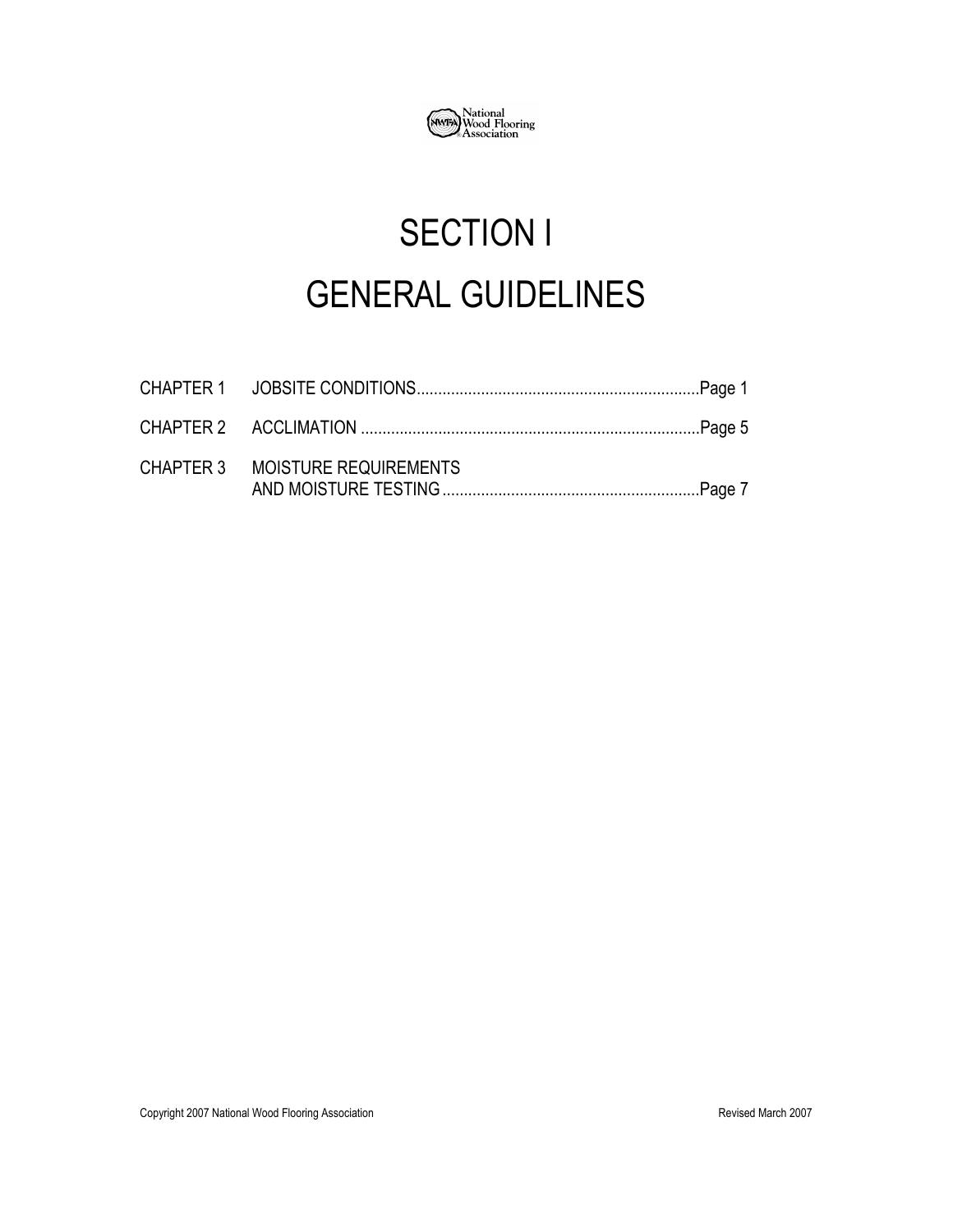

## **CHAPTER 1 JOBSITE CONDITIONS**

## **Part I – Minimum Jobsite Requirements**

- A. Wood flooring should be one of the last jobs completed on the construction project. Limit foot traffic on finished wood flooring.
- B. Evaluate the jobsite for potential problems before installation begins, and before wood flooring is delivered to the jobsite.
- C. Unless a waiver or letter of protest listing exceptions exists, installation constitutes acceptance of subfloor/substrate, the jobsite itself – including the ambient temperature and relative humidity at the time of installation, and all impacting variables that may affect a wood floor.
	- 1. Surface drainage should direct water away from the building.
	- 2. Do not deliver wood flooring to the jobsite or install wood flooring until the building is enclosed.
	- 3. If heating and/or air-conditioning is in operating condition, it needs to be operating. If it is not possible for the permanent heating and/or air-conditioning system to be operating before, during and after installation, a temporary heating and/or dehumidification system that mimics normal temperature and humidity conditions can enable the installation to proceed until the permanent heating and/or air-conditioning system is operating.
	- 4. Do not deliver wood flooring to the jobsite or install wood flooring until appropriate temperature and humidity conditions have been achieved. Appropriate temperature and humidity conditions are defined as those conditions to be experienced in the building after occupancy.
	- 5. Do not deliver wood flooring to the jobsite or install wood flooring until all concrete, masonry, plastering, drywall, texturing and painting primer coats are completed.
	- 6. Basements and crawl spaces must be dry. If power washing is required in the basement, do so before wood flooring is installed and allow subfloor and basement to dry before installing wood flooring.
	- 7. Crawl space should be a minimum of 18" (457mm) from ground to underside of joists.
	- 8. Crawl space earth (or thin concrete slab) should be covered 100 percent by a vapor retarder of black polyethylene (minimum 6 mil) or any recommended puncture-resistant membrane, such as Class C, meeting ASTM D-1745. See Figure 1-1.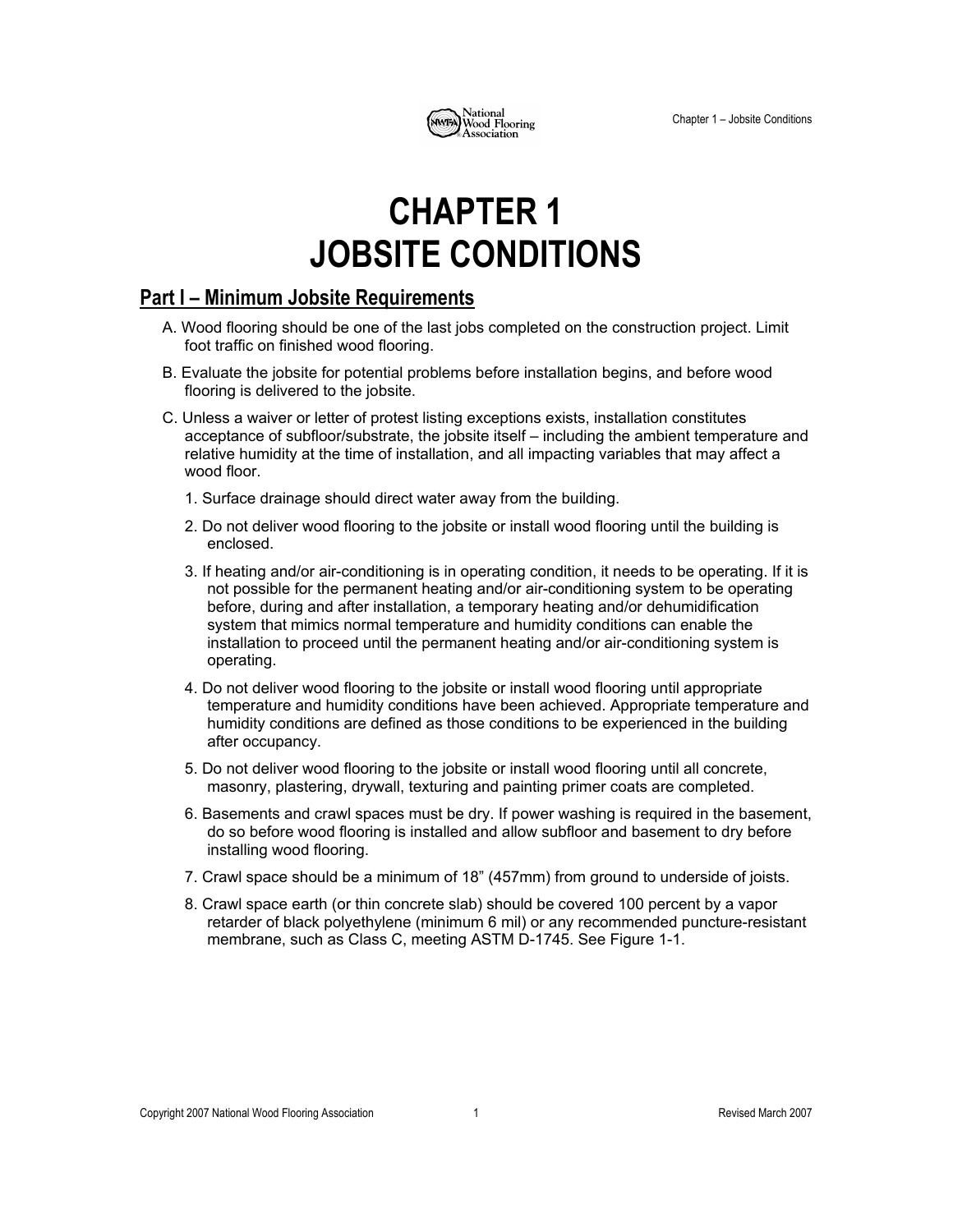

- 9. Crawl Space Conditions
	- a. Where a proper ground covering is in place and when venting is required by local building codes, the crawl space should have perimeter venting equal to a minimum of 1.5 square feet per 100 square feet of crawl space square footage, unless local building codes differ from this specification. Note:



Local-building codes may differ. Follow local building codes.

- b. For crawl spaces without ventilation openings, vapor retarder joints must overlap a minimum of 6 inches and be sealed or taped. The vapor retarder should also extend at least 6 inches up the stem wall and be attached and sealed to the stem wall. Continuously operated mechanical exhaust and perimeter wall insulation or conditioned air supply and insulation must be provided.
- 10. Note the grade level so that the correct type of flooring and system can be specified for the job. Engineered and floating floors can be appropriate for above-grade, on-grade and below-grade installations. Solid wood flooring can be appropriate for above-grade and ongrade installations, but not for belowgrade installations. If the soil surrounding a structure is 3 inches or more above the floor of any level, consider that level below grade. This includes walk-out basements. In addition, the surrounding soil should be sloped away from the structure. See Figure 1-2.
- 11. Subfloors (wood or concrete) should be checked by an appropriate method for establishing moisture content. Average subfloor moisture content should be



within the range as specified for the product by the product manufacturer. See Chapter 3, Moisture Testing.

12. Where the minimum jobsite conditions are present, the flooring can be delivered and stored in the rooms in which it will be installed. See Chapter 2, Acclimation.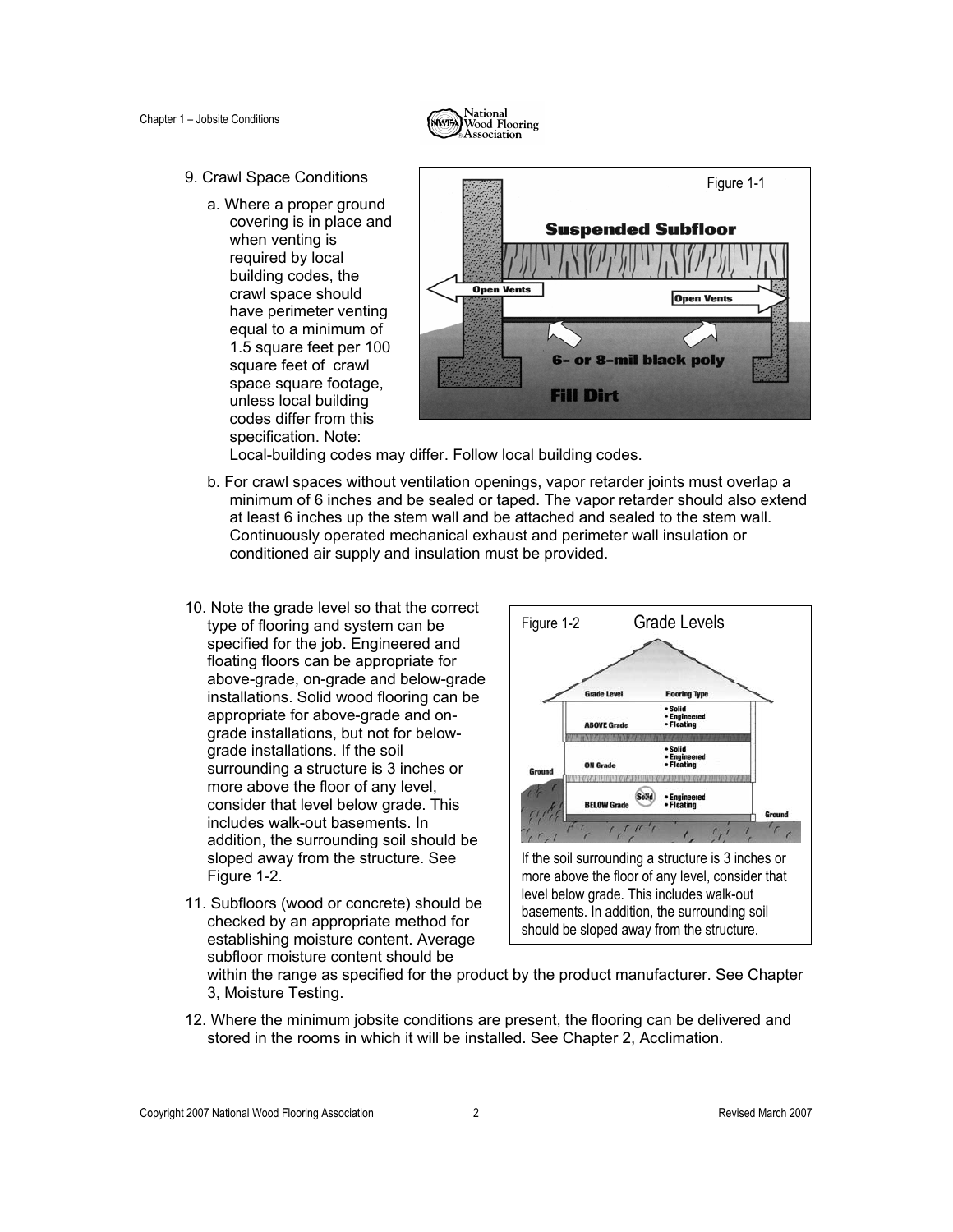

## **Part II - Additional Jobsite Conditions for Factory-Finished Flooring**

- A. All finished wall coverings and painting should be completed. Note: Base and shoe mold may be installed and finished after the flooring installation.
- B. After installation, if you choose to protectively cover the floor, cover the floor completely, since some species are light-sensitive and uncovered areas may change color. However, covering a glue-down application may not allow some adhesives to properly cure. Follow the flooring and adhesive manufacturer's recommendations. Use a covering material with a vapor permeance (perm rating) of 1 perm or more (tested I accordance with ASTM E-96) to avoid trapping moisture/vapor on or within the floor. A common reinforced builder's paper is a good choice. Any covering should be taped, using a low-adhesion tape, to base or shoe moldings. Avoid taping to finished flooring. When taping paper or sheets together, tape them to each other, not to the floor.

## **Part III – Jobsite Checklist**

**See Appendix M**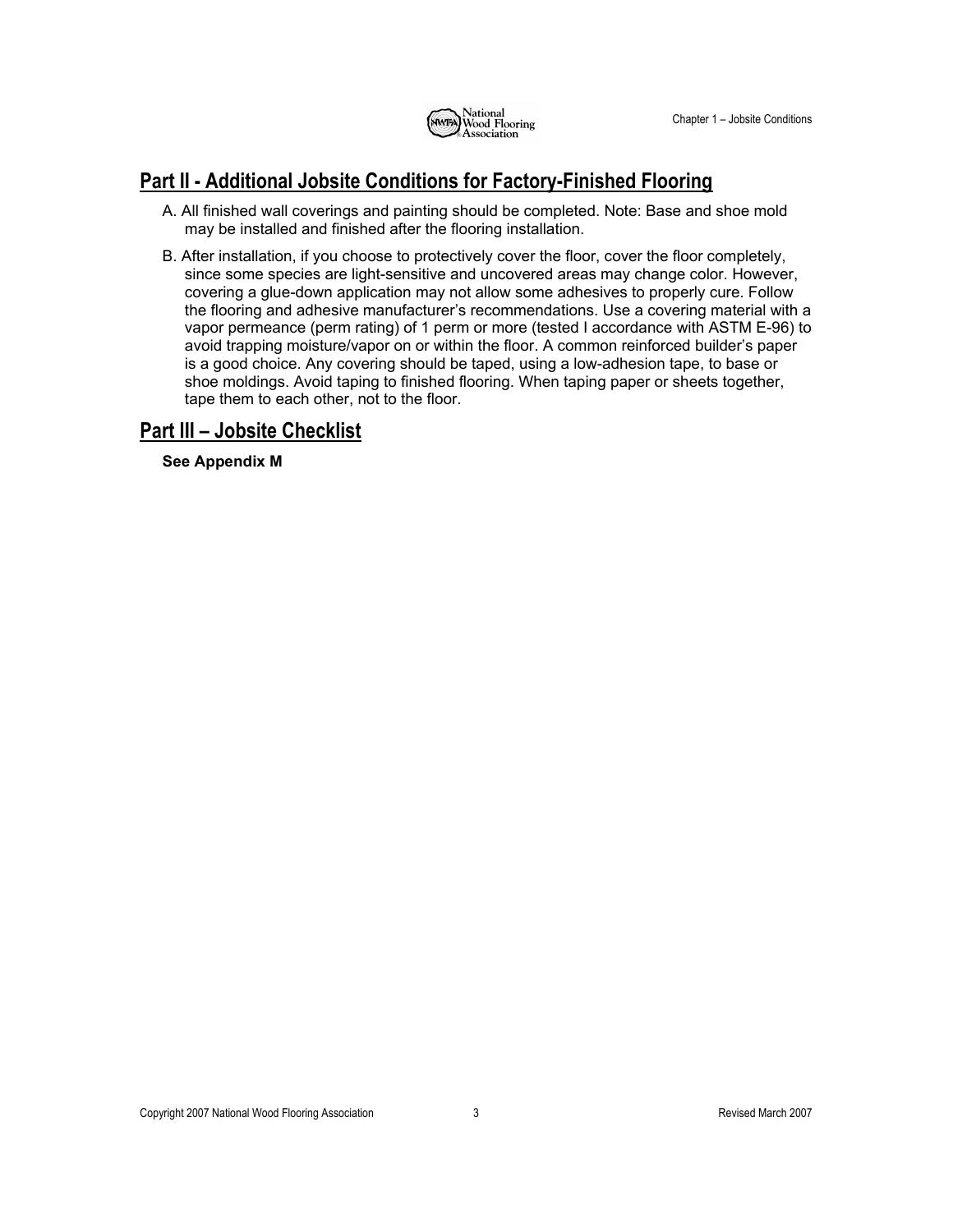

Chapter 2 – Acclimation

## **CHAPTER 2 ACCLIMATION**

### **ALWAYS FOLLOW THE MANUFACTURERS' RECOMMENDATIONS REGARDING HOW AND WHETHER TO ACCLIMATE WOOD FLOORING.**

## **Part I – General Acclimation Guidelines**

#### **(For a more detailed discussion of acclimation issues, See Appendix B.)**

#### A. Storage and Conditions

- 1. Do not store wood flooring at the jobsite under uncontrolled climate conditions. Garages and exterior patios, for example, are not acceptable areas to store wood flooring.
- 2. Ideal interior climate conditions vary from region to region and jobsite to jobsite. It is your responsibility to know what your "ideal" climate conditions are and build your floor around those conditions. For a general view of moisture-content averages by region, refer to Appendix D and Appendix E.

#### B. Acclimation

#### **Note: Some manufacturers do not require acclimation for certain products prior to installation. If the manufacturer recommends that the wood flooring be acclimated before installation, proceed as follows:**

- 1. Ensure that the building is enclosed.
- 2. Verify that the building is maintained at normal living conditions for temperature and humidity.
- 3. Where building codes allow, permanent heating and/or air-conditioning systems should be operating at least five days preceding installation to promote proper acclimation. For radiant heat see Appendix H.
- 4. If it is not possible for the permanent heating and/or air-conditioning system to be operating before, during and after installation, a temporary heating and/or dehumidification system that mimics normal temperature and humidity conditions can enable the installation to proceed until the permanent heating and/or air-conditioning system is operating.
- 5. Upon delivery, check wood flooring moisture content with a moisture meter to establish a baseline for required acclimation. Check the moisture content of multiple boards. A good representative sample is typically 40 boards for every 1,000 square feet of flooring. Acclimate to manufacturer's recommendations or as necessary according to geographical location and your jobsite location.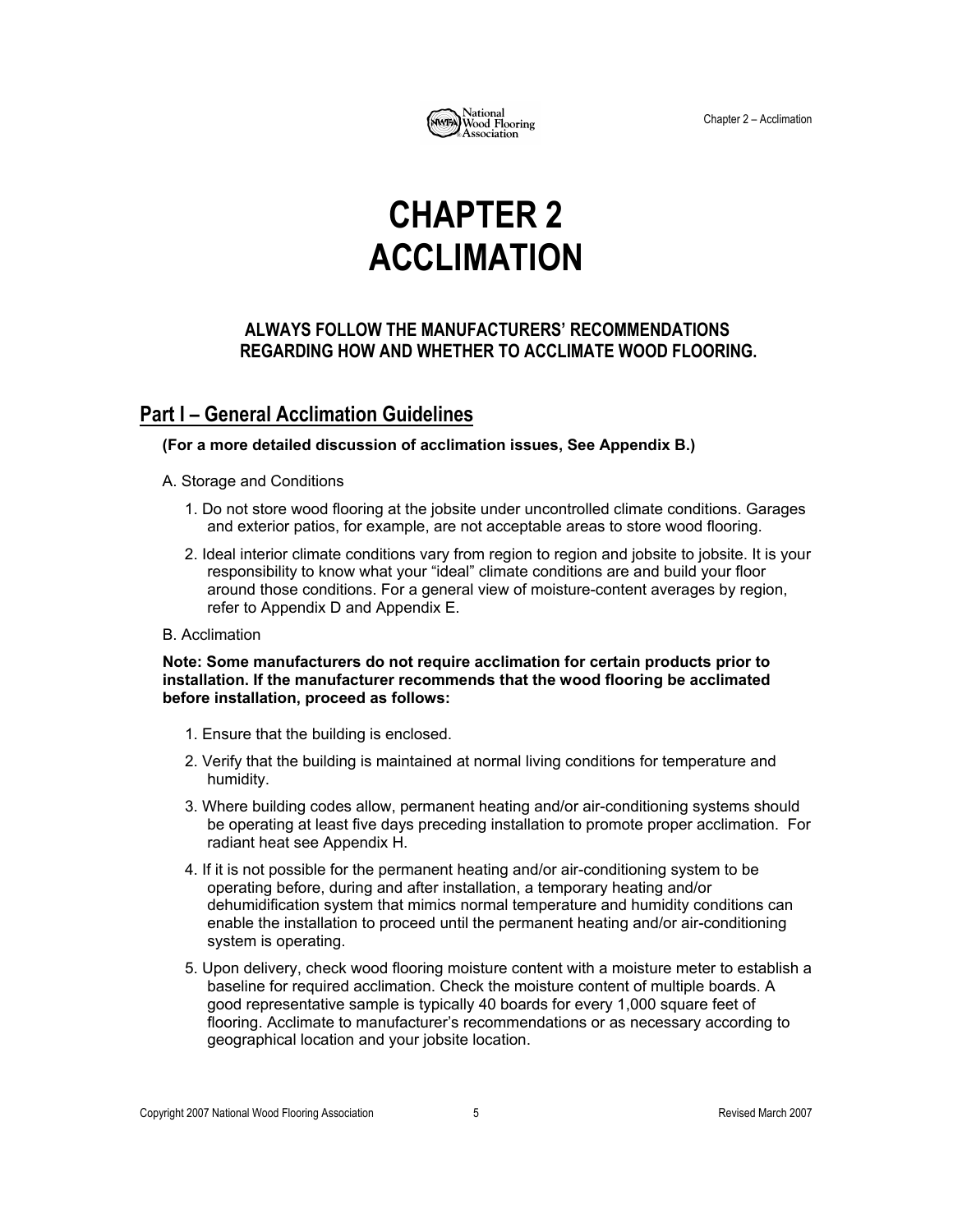#### Chapter 2 – Acclimation



6. Prior to installation, ensure that wood flooring is within acceptable range of moisture content with the wood subfloor. For solid strip flooring (less than 3" wide), there should be no more than 4 percent moisture content difference between properly acclimated wood flooring and subflooring materials. For wide-width solid flooring (3" or wider), there should be no more than 2 percent difference in moisture content between properly acclimated wood flooring and subflooring materials.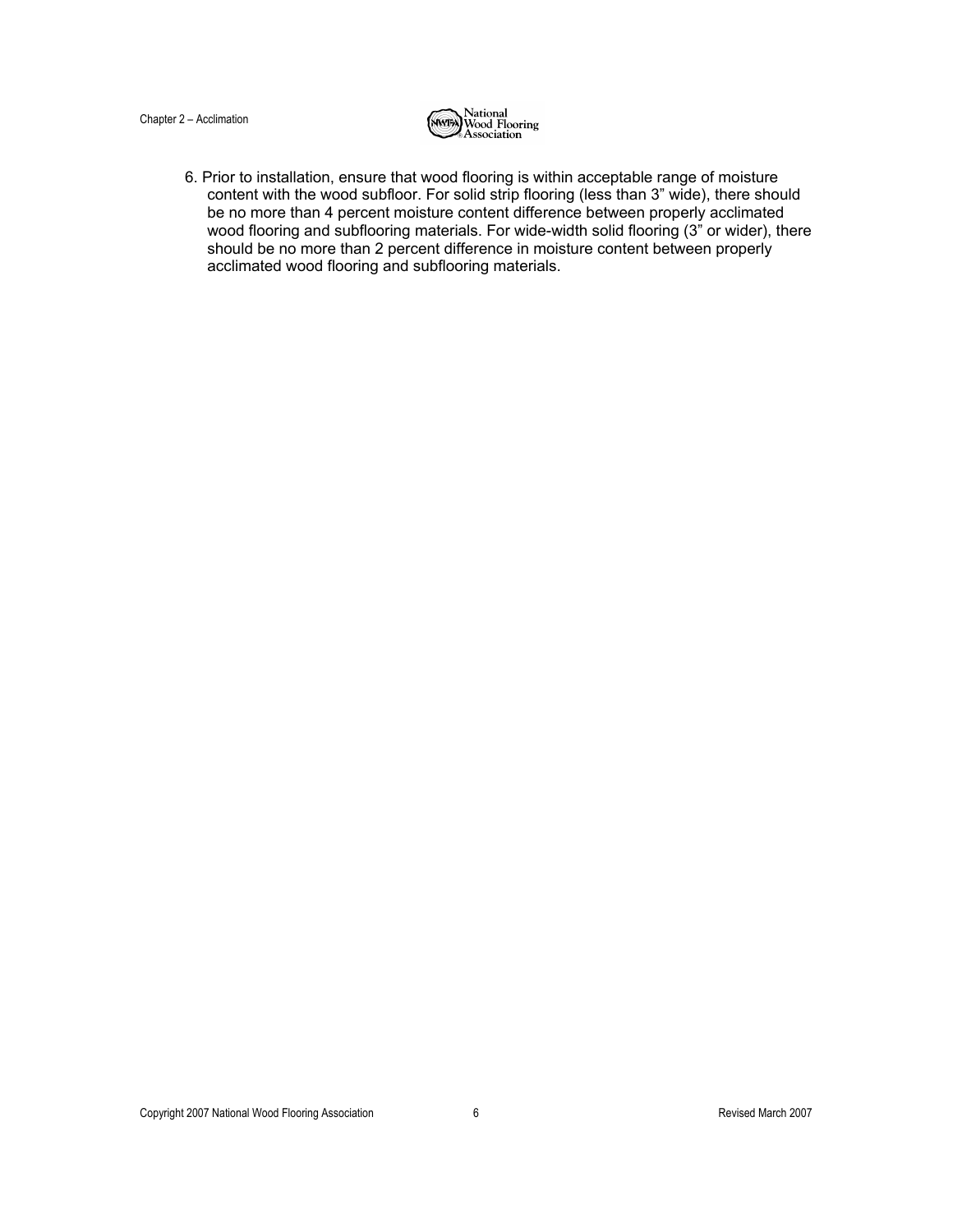

## **CHAPTER 3 MOISTURE TESTING**

## **Part I 4 Moisture Testing for Wood Subfloors**

A. Testing Requirements

1. Test for moisture at several locations in the room  $-$  a minimum of 20 per 1,000 square feet — and average the results. A high reading in one area indicates a problem that must be corrected. Pay special attention to exterior and plumbing walls

## **Part II 4 Acceptable Vapor Retarders Over Wood Subfloors**

#### **A. ALWAYS FOLLOW LOCAL CODES AND MANUFACTURERS INSTRUCTIONS FOR ACCEPTABLE VAPOR RETARDERS.**

- B. An acceptable vapor retarder is a vapor resistant material, membrane or covering with a vapor permeance (perm rating) of greater than or equal to **.**7 and less than or equal to 50 when tested in accordance with ASTM E-96 Method A. Installation of a vapor retarder reduces the potential for moisture or vapor related problems, but does not guarantee elimination of moisture or vapor related problems. Install a vapor retarder over wood panel or board sub-floors prior to installing nail down solid strip or plank flooring. Over-lap seams a minimum of 4 inches or more as required by manufacturer or specifier and local building codes.
- C. Some examples of acceptable vapor retarders over wood subfloors include:
	- 1. An asphalt laminated paper meeting UU-B-790a, Grade B, Type I, Style 1a.
	- 2. Asphalt-saturated kraft paper or #15 or #30 felt paper meeting ASTM Standard D-4869 or UU-B-790, Grade D.
- D. NOTE:
	- 1. A vapor retarder has some extra benefits in that it eliminates wood-on-wood contact, wood strips slide more easily when positioned, minimizes the impact of seasonal humidity change and may reduce dust and noise levels.
	- 2. However, by today's standards, asphalt saturated kraft or felt paper may not be an effective vapor retarder in all applications. The 2006 International Residential Code requires a vapor retarder on the warm-in-winter side of exterior floors (a floor over a vented crawl space, for example), with a vapor permeance of 1 perm or less in Zones 5 and higher.
	- 3. Over a wood subfloor, do not use an impermeable vapor retarder material with a perm rating of .7 or less, such as 6 mil polyethylene film or other polymer materials, as it may trap moisture on or in the wood subfloor.
	- 4. Do not use common red rosin or building paper which is not asphalt saturated. They are not vapor retarders as their perm rating is far greater than 50.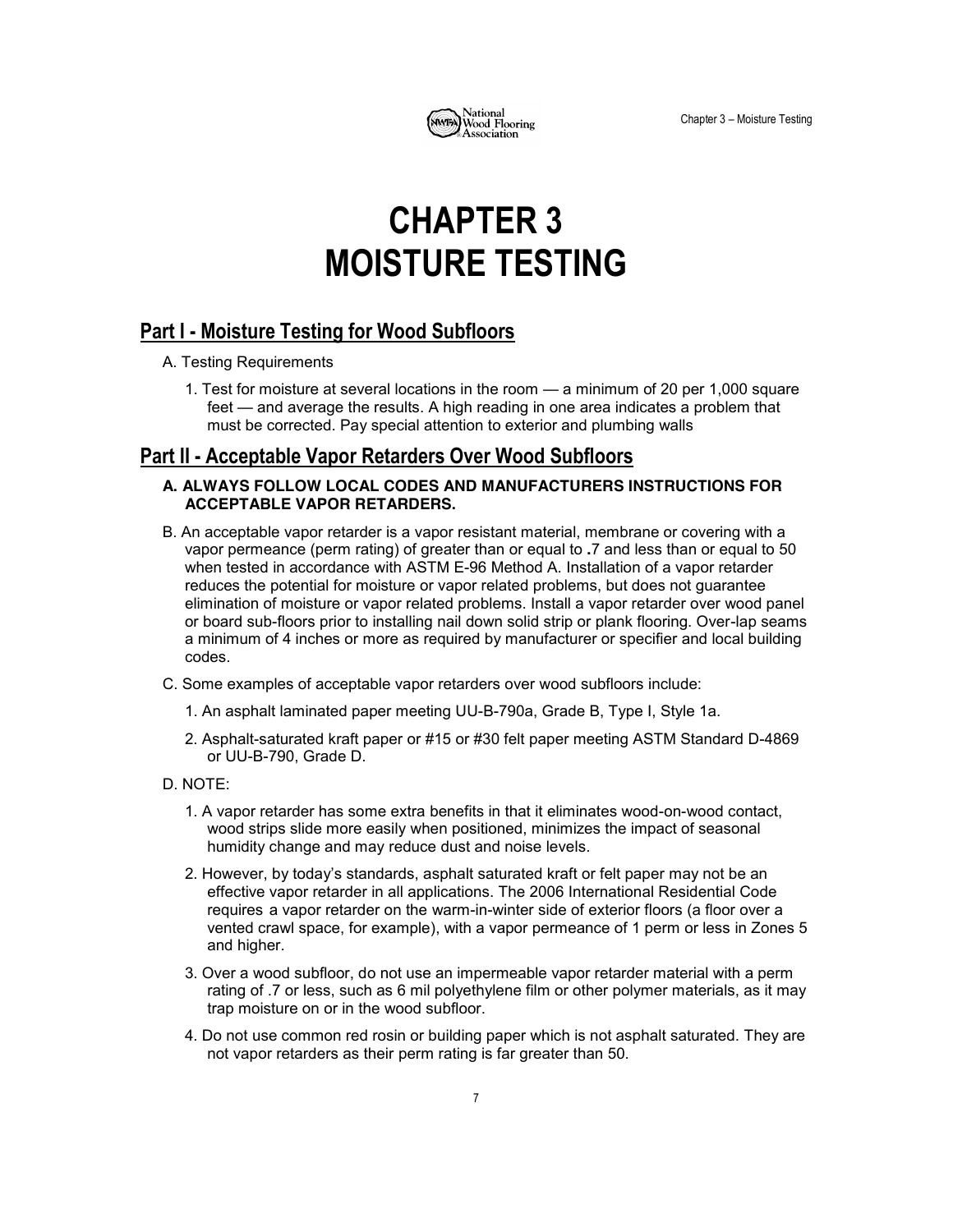

### **Part III - Moisture Testing for Concrete Slabs**

**NOTE: All tests give a result – at the time the test is done. And in general give you the ability to start or not start a job ± these tests do not give a permanent condition of your**  substrate merely a "at the time the test was performed" indication.

- A. Testing Requirements
	- 1. Before moisture testing begins, the concrete slab must be a **MINIMUM** of 30 days old.
- B. Qualitative Moisture Tests
	- 1. Electrical Impedance Test and Electrical Resistance Test (Moisture Meter)

#### **Follow meter manufacturer's instructions.**

- a. Use moisture meters designed specifically for concrete moisture testing.
- b. Test within the body of the slab (electrical resistance), as well as at the surface (electrical impedance).
- c. These testing methods are not recognized by any standard and should not be used for the purpose of accepting or rejecting a floor. These electronic tests are useful survey tools to broadly evaluate the relative moisture conditions of a slab and to select locations for quantitative moisture tests.
- d. If the moisture meters indicate the presence of excessive moisture, as per wood flooring or meter manufacturer's recommendations, further testing is required using relative-humidity testing (ASTM F-2170), calcium chloride testing (ASTM F-1869) or calcium carbide (CM) testing (ASTM D-4944-04 and MilSpec CRD-C154-77).
- 2. Phenolphthalein Test
	- a. Perform one test per 200 square feet of surface area, with a minimum of two tests per jobsite.
	- b. Chip a small section of concrete off the floor and apply 3 percent phenolphthalein in alcohol solution (available at most druggists) in the area. A red color indicates that moisture is present. Always chip the concrete as this protects against the possibility that a concrete sealer was applied.

#### **IMPORTANT: Keep phenolphthalein out of direct sunlight. The average shelf life of phenolphthalein is six months.**

- c. If the phenolphthalein test indicates the presence of excessive moisture, further testing is required using relative-humidity testing (ASTM F-2170), calcium chloride testing (ASTM F-1869) or calcium carbide (CM) testing (ASTM D-4944-04 and MilSpec CRD-C154-77).
- C. Quantitative Moisture Tests
	- 1. Relative Humidity Testing ASTM F-2170 (Standard Test Method for Determining Relative Humidity in Concrete Floor Slabs Using In Situ Probes)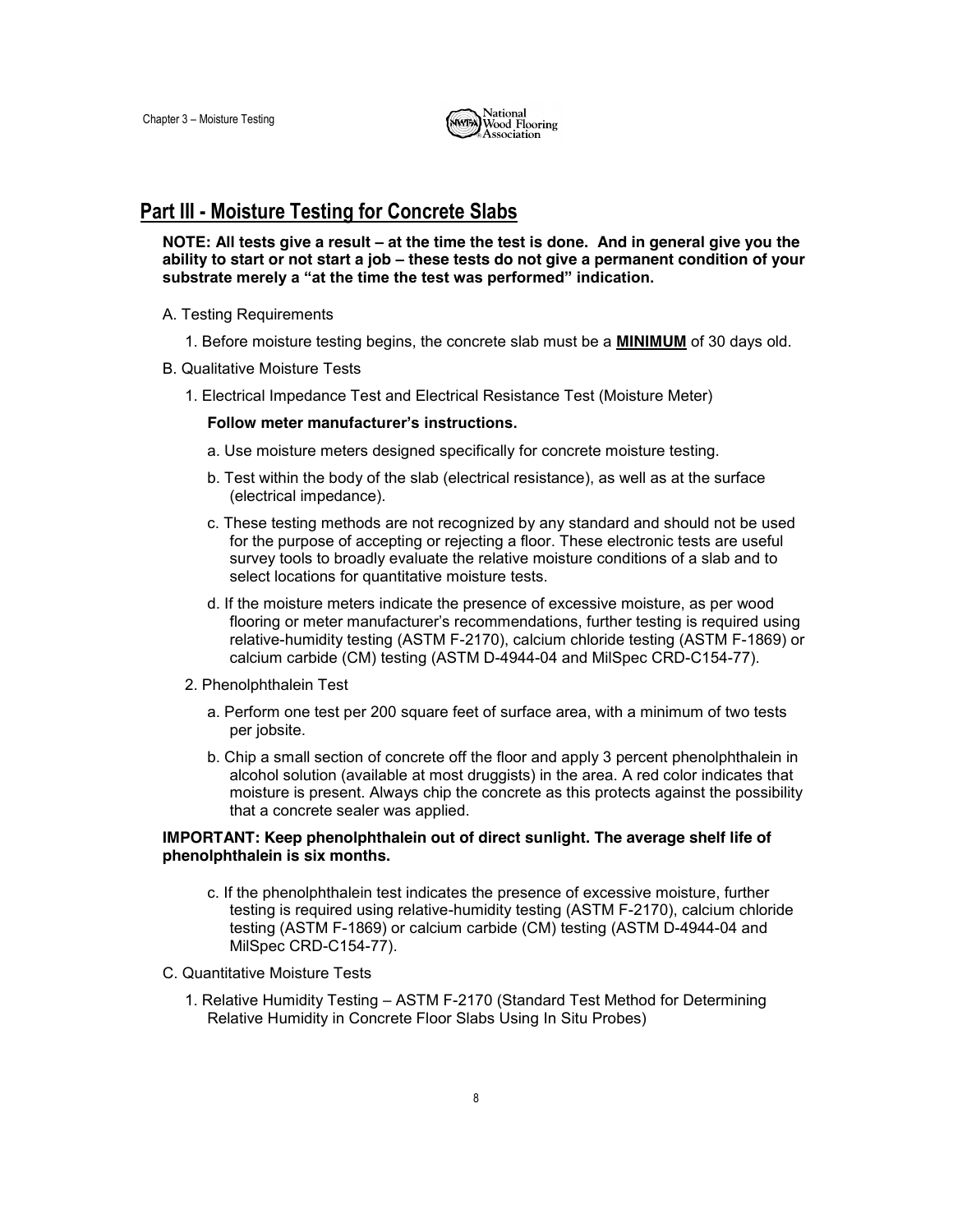

- a. Select test locations to provide information about moisture distribution across the entire concrete floor slab. For slabs on grade and below grade, include a test location within three feet of each exterior wall.
- b. Perform three tests for the first 1,000 sq ft and one test for every additional 1,000 sq ft thereafter.
- c. At least 48 hours before test is placed, concrete floor slabs should be at the same temperature and humidity that is expected during service conditions.
- d. Use a rotary hammer-drill to drill holes in the concrete slab; 40% depth of slab is required for the holes when concrete is drying from one side and 20% when drying from both sides. **Follow manufacturer's instructions provided with test kits.**
- e. Allow 72 hours to achieve moisture equilibrium within the hole before making relative humidity measurements.
- f. ASTM F-710 provides installation guidelines for acceptance of hardwood flooring using relative-humidity testing. Typical limits for wood and wood-based products are 75% relative humidity. When getting readings over 75%, you must use a proper vapor retarder, based on the flooring manufacturer's recommendations, or wait for further concrete curing.
- 2. Calcium Chloride Test ASTM F-1869 (Test Method for Measuring Moisture Vapor Emission Rate of Concrete Subfloor Using Anhydrous Calcium Chloride)
	- a. Select test locations to provide information about moisture distribution across the entire concrete floor slab.
	- b. Perform three tests per 1,000 square feet of surface area. Add one additional test for each 1000 square feet thereafter.
	- c. At least 48 hours before test is placed, concrete floor slabs should be at the same temperature and humidity expected during service conditions
	- d. The actual test area shall be clean and free of all foreign substances. Use approved OSHA work practices for removal of all existing flooring materials and debris.
	- e. Blast or grind a minimum area of 20 inches by 20 inches and let stand for a minimum period of 24 hours prior to setting test.
	- f. Follow manufacturer's instructions for properly placing tests onto concrete.
	- g. Tests are to be covered and left in place for 60 to 72 hours. Follow manufacturer's instructions for labeling and recording time and date of test.
	- h. Send the test to a certified laboratory for results and documentation, or perform the measurements as per ASTM F-1869.
	- i. Always following the flooring manufacturer's guidelines and specifications to determine when the concrete slab is ready for installation.
	- j. ASTM F-710 provides installation guidelines for acceptance of hardwood flooring using calcium-chloride testing. Typical limits for direct glue-down wood flooring is 3lbs/1000sf/24hr. When getting readings over 3 lbs and up to 7 lbs, you must use a vapor retarder. A reading over 7 lbs may not be acceptable for wood flooring installation. Follow the wood flooring manufacturer's recommendations. In the case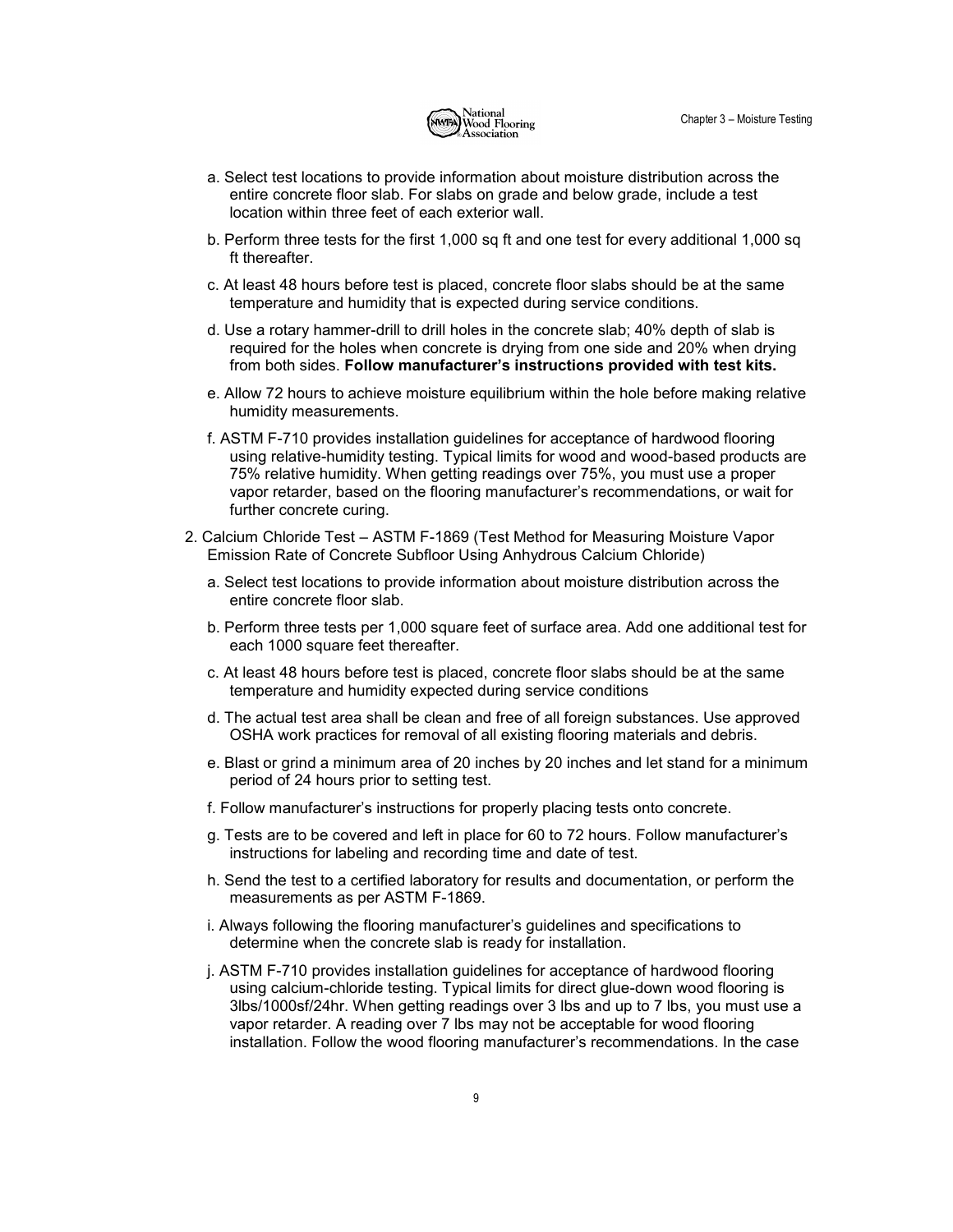

of a glue-down installation, the adhesive manufacturer may also have recommendations.

- NOTE: For information on the tests listed above, contact your distributor or call NWFA at 800-422-4556 U.S. or 800-848-8824 Canada for the source nearest you.
- 3. Calcium Carbide (CM) Test ASTM (modified) D-4944-04, MilSpec CRD-C154-77
	- a. The calcium carbide test, also known as the CM test or calcium carbide bomb, is more widely used in Europe than in the United States. It is a gas-pressure test in which moisture in the concrete reacts with calcium carbide crystals to create acetylene gas, and the gas pressure produced is measured to provide a moisture content reading, expressed as a percentage of moisture. Follow the directions provided by the test-kit manufacturer. A reading of over 2.5% requires use of a vapor retarder. A reading over 4% may not be acceptable for wood flooring installation. Follow the wood flooring manufacturer's recommendations. In the case of a glue-down installation, the adhesive manufacturer may also have recommendations.

### **Part IV 4 Acceptable Vapor Retarders Over Concrete**

#### **A. ALWAYS FOLLOW LOCAL CODES AND MANUFACTURERS INSTRUCTIONS FOR ACCEPTABLE VAPOR RETARDERS.**

- B. Test concrete for moisture. For concrete slabs with a calcium chloride reading of greater than 3 lbs, a relative humidity reading of greater than 75%, or a calcium carbide (CM) rating of greater than 2.5%, install an impermeable vapor retarder with a perm rating of less than .15 perm. Adding a vapor retarder is not required on installations over slabs with a calcium chloride reading of 3 lbs or less, a humidity reading of 75% or less, or a calcium carbide (CM) rating of 2.5% or less. However, in on-grade and below grade applications, adding a vapor retarder is always recommended.
- C. The 2006 International Residential Code defines a vapor retarder as a vapor-resistant material, membrane or covering such as foil, plastic sheeting or other material recommended by the manufacturer having a permeance rating of 1 perm or less, when tested in accordance with ASTM E-96 Method A.
- D. The NWFA recommends an "impermeable" vapor retarder with a perm rating of less than or equal to .15, thereby limiting the passage of moisture to near zero.
- E. Some acceptable vapor retarders over concrete include:
	- 1. A minimum 6 mil construction grade polyethylene film, with perm of .13, or other impermeable material with a perm of .15 or less is recommended. An premium polymer material meeting ASTM D-1745 for concrete with higher tensile, tear and puncture resistance is highly desirable.
	- 2. Double felt: Two layers of #15 asphalt saturated felt paper that meets ASTM Standard D-4869, with the first layer adhered to the slab in a skim coat of appropriate adhesive, and a second layer adhered to the first layer with appropriate adhesive.